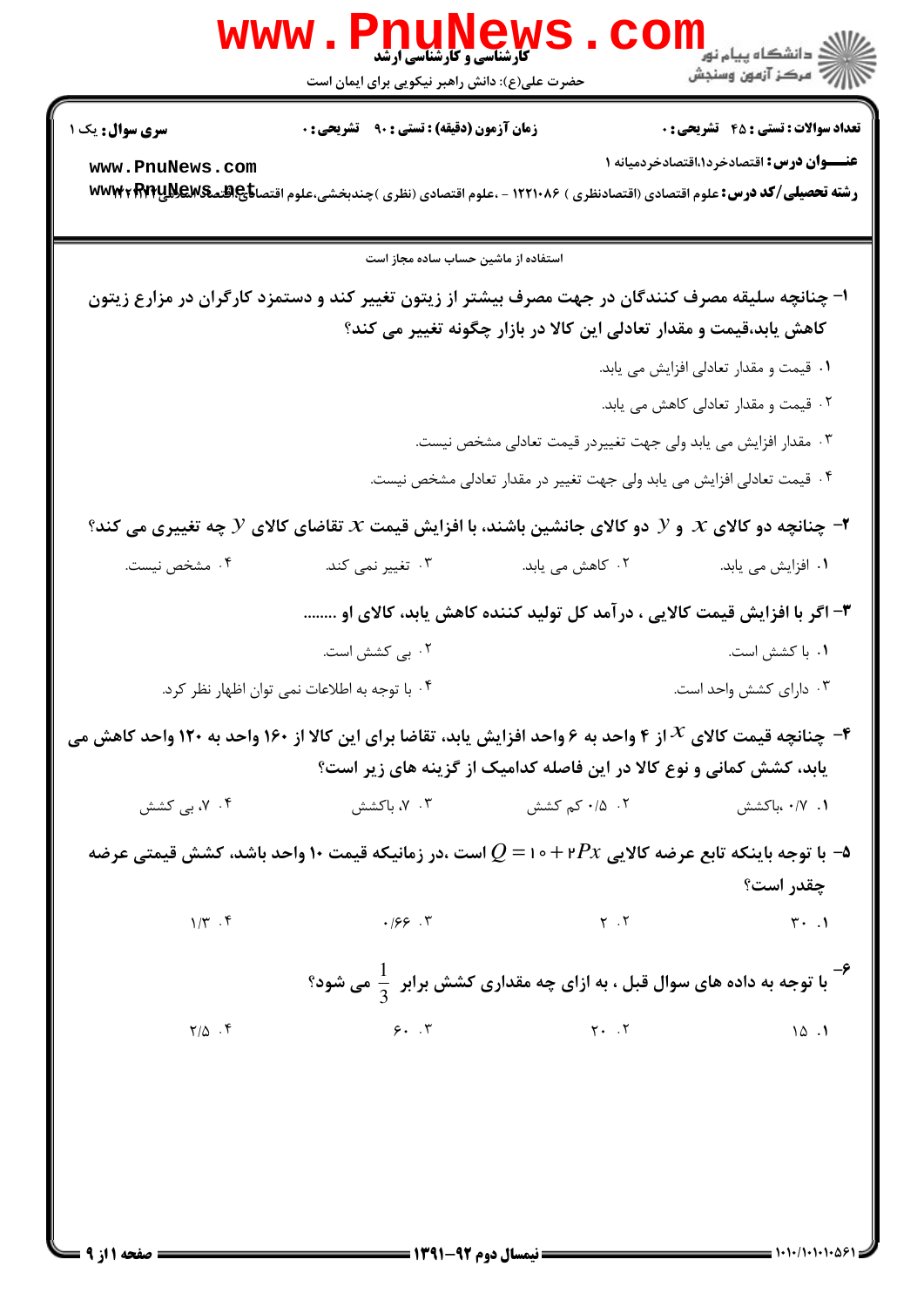

اگر تابع عرضه و تقاضا به صورت  $P+\gamma+\gamma+\gamma$  و  $P-\gamma$  و  $X$  و  $X_{\rm s}=\lambda$  باشد، اضافه رفاه تولید کننده و  $\lambda$ مصرف کننده به ترتیب عبارتست از:

> $\Delta \Lambda / \Lambda$ .۴  $\Upsilon/\Upsilon, \Upsilon/\Delta$ .  $\Delta \mathcal{X}/\mathcal{Y}$ .  $\mathcal{Y}$  $\Upsilon/\Upsilon_{c}\Delta$ .

 $= 1.1 - 11.1 - 129$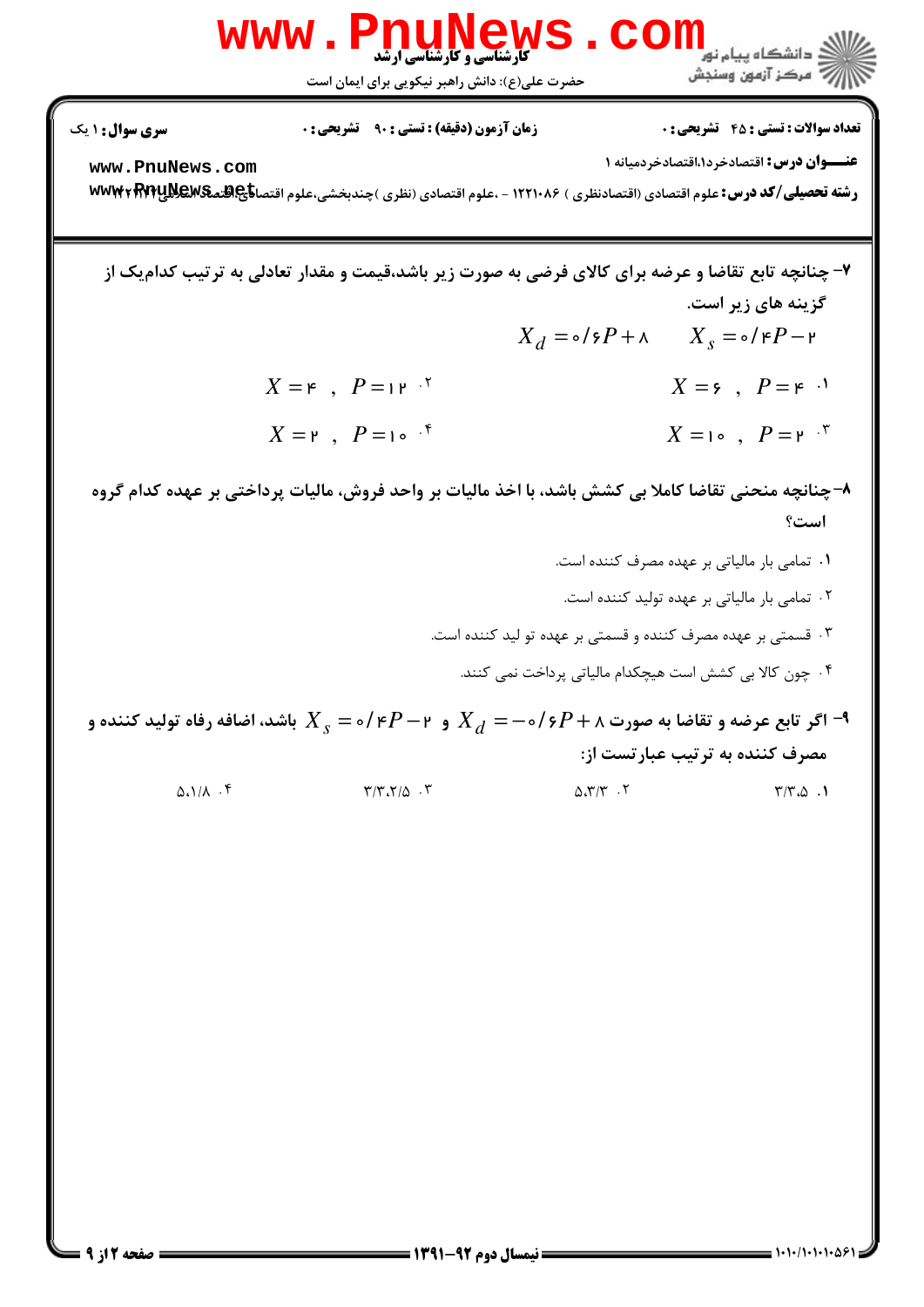

WWW.PnuNews.Com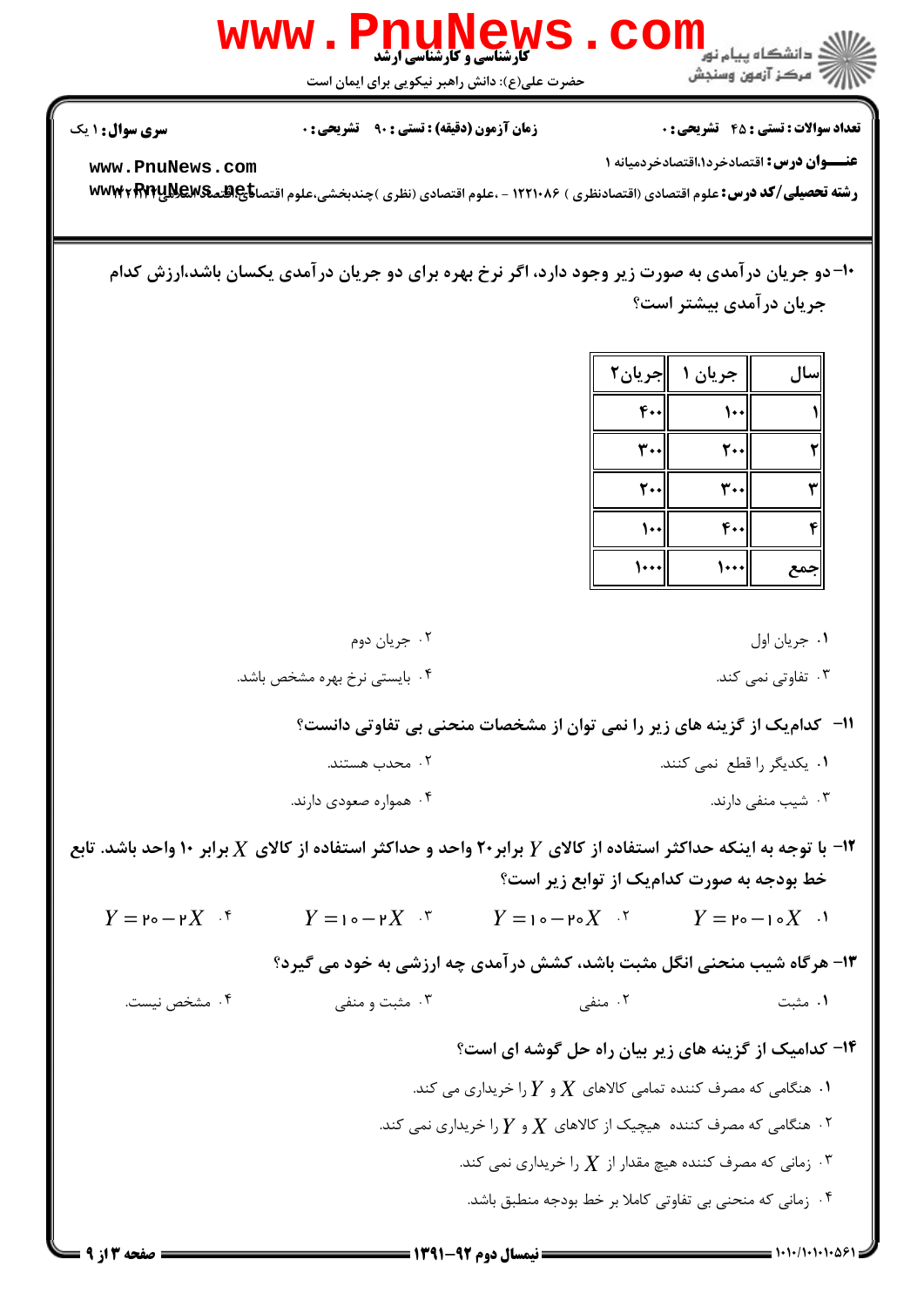

WWW.PnuMews.Com

حضرت علی(ع): دانش راهبر نیکویی برای ایمان است

أأزأته مركز آزمون وسنجش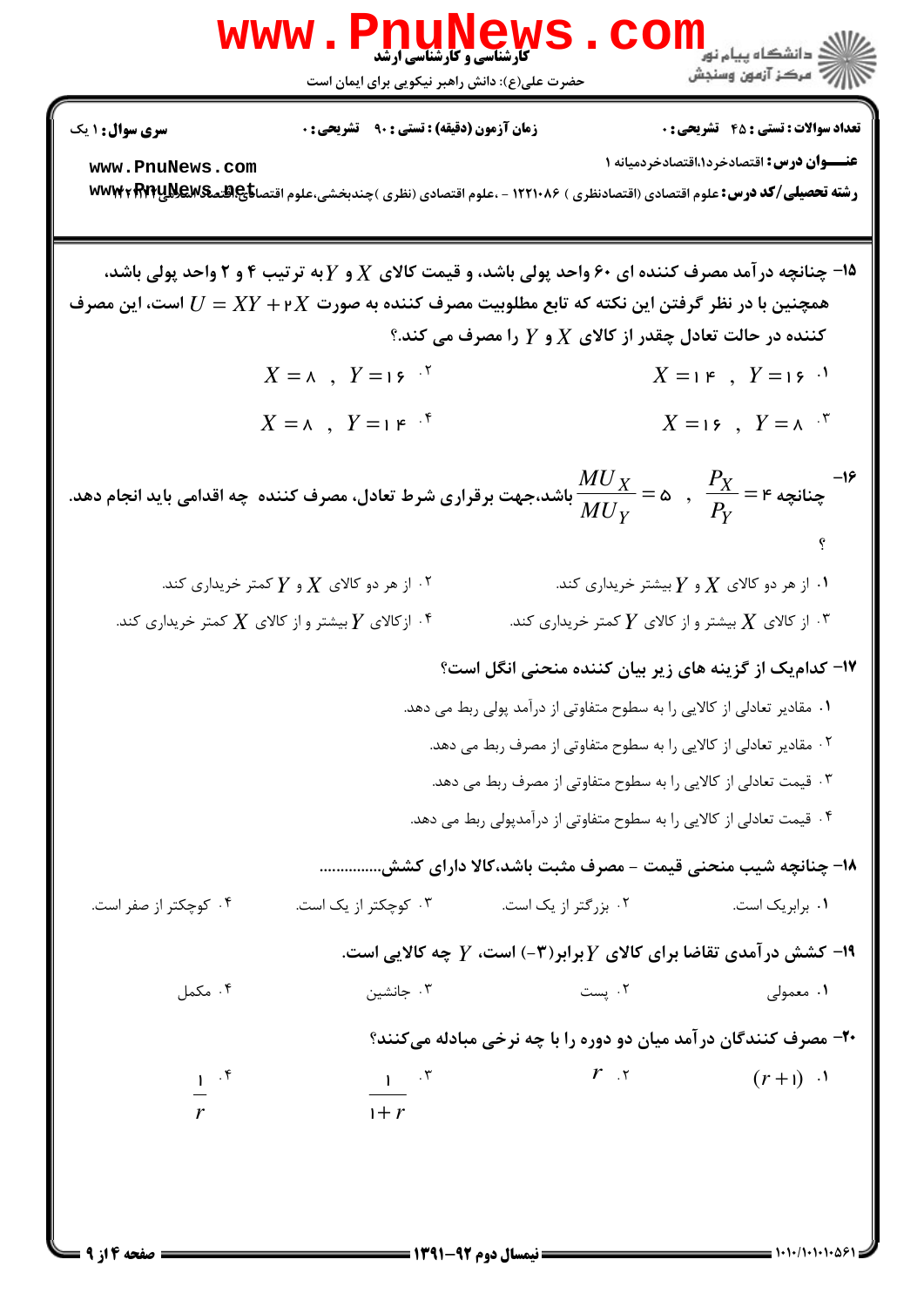

**کارشناسی و کارشناسی ارشد** حضرت علی(ع): دانش راهبر نیکویی برای ایمان است

**تعداد سوالات : تستي : 45 - تشريحي : 0** 

عنــوان درس: اقتصادخرد۱.اقتصادخردمیانه ۱

www.PnuNews.com رشته تحصیلی/کد درس: علوم اقتصادی (اقتصادنظری ) ۱۲۲۱۰۸۶ - ،علوم اقتصادی (نظری )چندبخشی،علوم اقتصا<del>ناچ هنه WW۳۲ RTY</del>UNEWS

**۲۱- کدامیک از گزینه های زیر بیانگر شاخص لاسپیرز است؟** 

$$
L = \frac{\sum P_t X_t}{\sum P_s X_t}^{K}
$$
 
$$
L = \frac{\sum P_s X_t}{\sum P_s X_s}^{K}
$$
 
$$
L = \frac{\sum P_t X_s}{\sum P_s X_s}^{K}
$$
 
$$
L = \frac{\sum P \cdot X_s}{\sum P_t X_t}^{K}
$$

۲۲– چنانچه جامعه در نقطه ای درون منحنی امکانات تولید فعالیت کند، به این معنی است که جهت تولید ...............

۰۲ منابع در دسترس نبوده است. ۰۱ از تمام منابع استفاده کرده است. ۰۴ بیکار وجود نداشته است. ۰۳ از تمام منایع استفاده نکرده است.

٢٣- چنانچه شيب خط شعاعي، مماس بر منحني توليد کل شود، کدام گزينه درست است؟

- ۰۲  $AP$  در ماکزیمم است. ۰۱  $AP = MP$  می شود.
- در ماکزیمم است.  $\emph{MP}$  . ۶ ۰۳ گزینه ۱ و ۲ صحیح است.

۲۴– کدامیک از گزینه های زیرنشان دهنده بهترین مرحله تولید است؟

۰۱ از جایی که ه $\boldsymbol{P}=M$  می شود به بعد  $\cdot$  $AP = MP$  ۱۰ ۱; ابتدای تولید تاجایی که  $MP = \circ \circ$ از جایی که  $AP = MP$  است تا جایی که  $P = MP$ 

۰۴ تمام حالتها امکان پذیر است.

۲۵-با توجه به اینکه با یک نیروی کار تولید کل ۱۰ واحد وبا دو نیروی کار تولید کل برابر ۲۴ واحد و با سه نیروی کار تولید کل ۳۰ است.تولید نهایی و تولید متوسط برای سومین واحد نیروی کار به ترتیب چقدر است؟  $\mathcal{F}_9 \setminus \cdot \cdot \cdot \mathcal{F}$  $Y^{\epsilon}$  and  $Y^{\epsilon}$  $1.95.7$  $1.917.1$ 

۲۶- تصور کنید شما متخصص کارایی هستید و توسط بنگاه تولیدی استخدام شده اید که مبادرت به استفاده از دو عامل تولید، نیروی کار  $(L)$  سرمایه  $(K)$ می نماید.بنگاه سطح مشخصی از محصول را تولید کرده و می فروشد با توجه به اینکه ه $L = r, MPL = N$  , ه ۱ = ۲, PK = ۱ میلی را بایستی انجام دهد تا به T $L = r, P$  است.بنگاه چه عملی را بایستی انجام دهد تا به طور کارا عمل کند.

- ٠١ بايستى از نيروى كار بيشتر و از سرمايه كمتر استفاده كند.
	- ۰۲ بایستی از هر دو عامل تولید کمتر استفاده کند.
	- ۰۳ بایستی از هر دو عامل تولید بیشتر استفاده کند.
- ۰۴ بایستی از نیروی کار کمتر و از سرمایه بیشتر استفاده کند.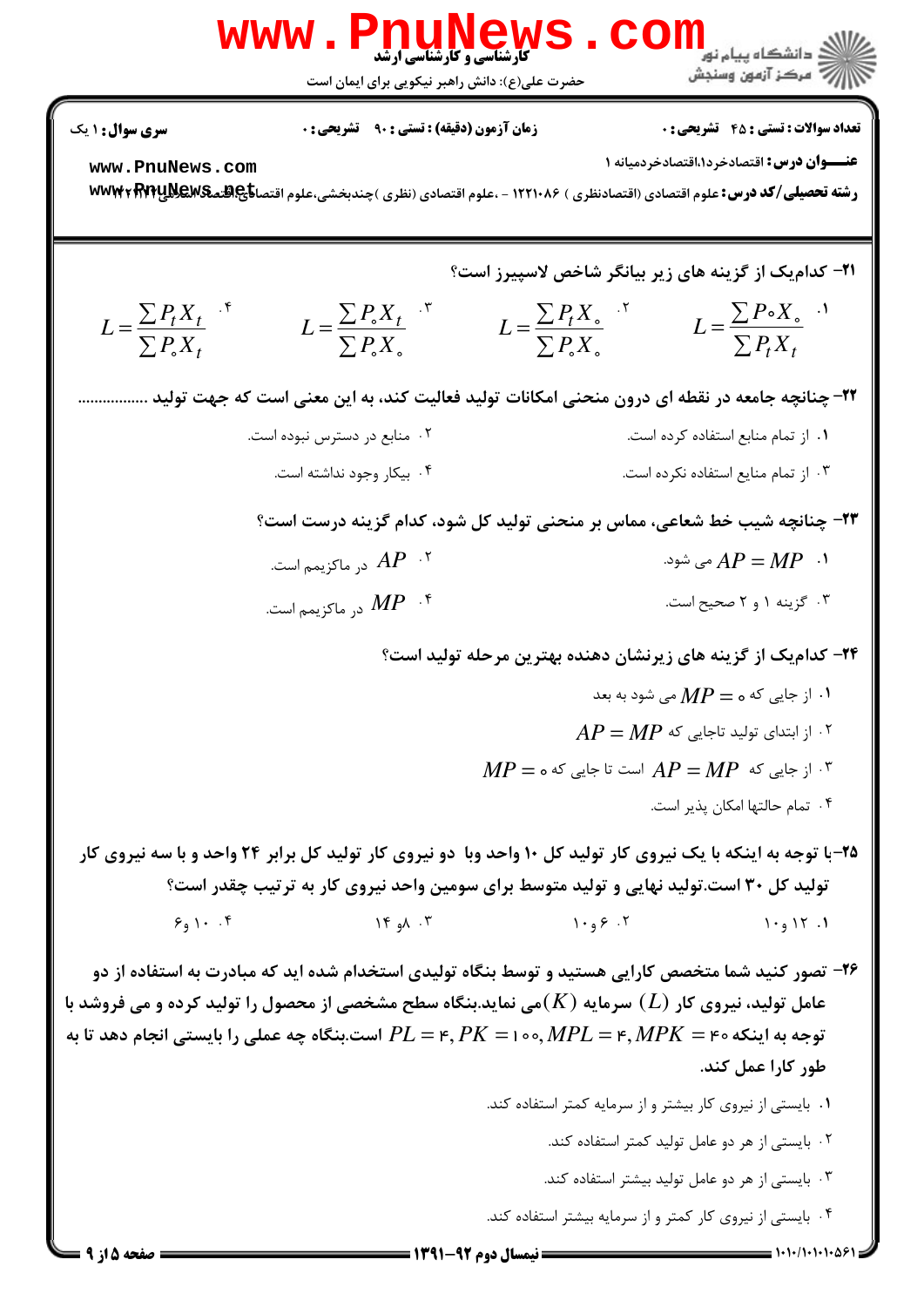

**سری سوال : ۱ یک** 

www.PnuNews.com

رشته تحصیلی/کد درس: علوم اقتصادی (اقتصادنظری ) ۱۲۲۱۰۸۶ - ،علوم اقتصادی (نظری )چندبخشی،علوم اقتصا<del>ناچ هنمکیMEV</del>E WWW

ه - تصور کنید که تابع تولید یک کارخانه فولاد برابر با  $KL$ ه $X = X$ است،  $X$  محصول ، آنیروی کار  $X$  سرمایه $\vdash$ استفاده شده است.با توجه به اینکه قیمت هر واحد نیروی کار برابر۱ دلار قیمت هر واحد سرمایه ۲ دلار و هزینه تولید ۲۰دلار باشد، چه ترکیبی از نیروی کار و سرمایه را بنگاه بایستی جهت تولید در حد کارا استفاده نماید.  $K=10$ ,  $L=10^{-15}$  $K = \omega$ ,  $L = \omega$  $K=10$ ,  $L=\omega$ .  $K = \omega$ ,  $L = 10^{-4}$ ٢٨- اگر دو عامل توليد ، مكمل يكديگر باشند مسير توسعه............................. ۰۱ خطی است که با شیب منفی رسم می شود. ٢. خطى است كه با شيب مثبت و از مبدا مختصات مى گذرد. ۰۳ خطی است با شیب مثبت و دارای عرض از مبدا است. ۰۴ غیر خطی است و با شیب منفی رسم می شود. ۲۹- کدامیک از موارد زیر بیان کننده بازدهی نسبت به مقیاس کاهشی است؟ ٠١. محصول به طور متناسب كمتر از افزايش در استفاده از عوامل توليد افزايش يابد. ۲ . محصول به طور متناسب بیشتر از افزایش در استفاده از عوامل تولید افزایش یابد. ۰۳ محصول با همان نسبتی افزایش یابد که عوامل تولید افزایش یافته است. ۰۴ محصول بدون افزايش عوامل توليد افزايش يابد. ۳۰- یک بنگاه زمانی برخوردار از صرفه ها به مقیاس است که.............. ١. همراه با كاهش در محصول جدول هزينه متوسط بلند مدت در حال افزايش باشد. ٢ . همراه باافزايش در محصول جدول هزينه متوسط بلند مدت در حال افزايش باشد. ۰۳ همراه با افزایش در محصول جدول هزینه متوسط بلند مدت در حال کاهش باشد. ۰۴ همراه با کاهش در محصول جدول هزینه متوسط بلند مدت در حال کاهش باشد. ۳۱- علت نزدیک شدن منحنی  $A$  و  $C$  در کوتاه مدت کدامیک از گزینه های زیر است؟  $MC$   $\cdot$   $\cdot$  $TVC$   $\cdot$   $\cdot$  $TFC$   $\cdot$  $AFC$   $\cdot$ 

صفحه ۱۶ ۹ =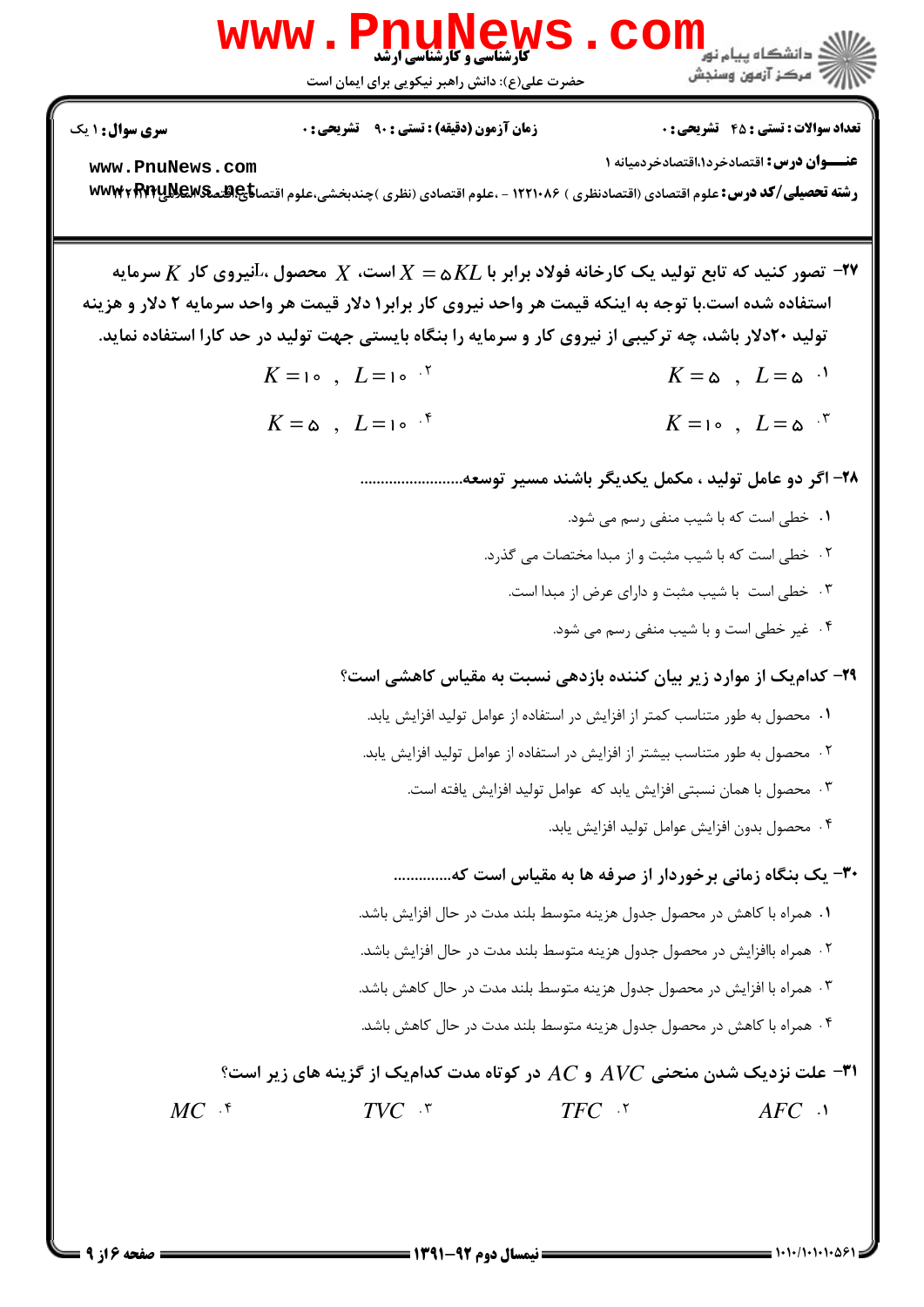| WWW.                | PyLagley (1:1)      |
|---------------------|---------------------|
| \n $\frac{1}{2}$ \n | \n $\frac{1}{2}$ \n |
| \n $\frac{1}{2}$ \n | \n $\frac{1}{2}$ \n |
| \n $\frac{1}{2}$ \n | \n $\frac{1}{2}$ \n |
| \n $\frac{1}{2}$ \n | \n $\frac{1}{2}$ \n |
| \n $\frac{1}{2}$ \n | \n $\frac{1}{2}$ \n |
| \n $\frac{1}{2}$ \n | \n $\frac{1}{2}$ \n |
| \n $\frac{1}{2}$ \n | \n $\frac{1}{2}$ \n |
| \n $\frac{1}{2}$ \n | \n $\frac{1}{2}$ \n |
| \n $\frac{1}{2}$ \n | \n $\frac{1}{2}$ \n |
| \n $\frac{1}{2}$ \n | \n $\frac{1}{2}$ \n |
| \n $\frac{1}{2}$ \n | \n $\frac{1}{2}$ \n |
| \n $\frac{1}{2}$ \n | \n $\frac{1}{2}$ \n |
| \n $\frac{1}{2}$ \n | \n $\frac{1}{2}$ \n |
| \n $\frac{1}{2}$ \n | \n $\frac{1}{2}$ \n |
| \n $\frac{1$        |                     |

a a c

 $= 1.1 - 11.1 - 11.89$ 

صفحه 7 از 9 =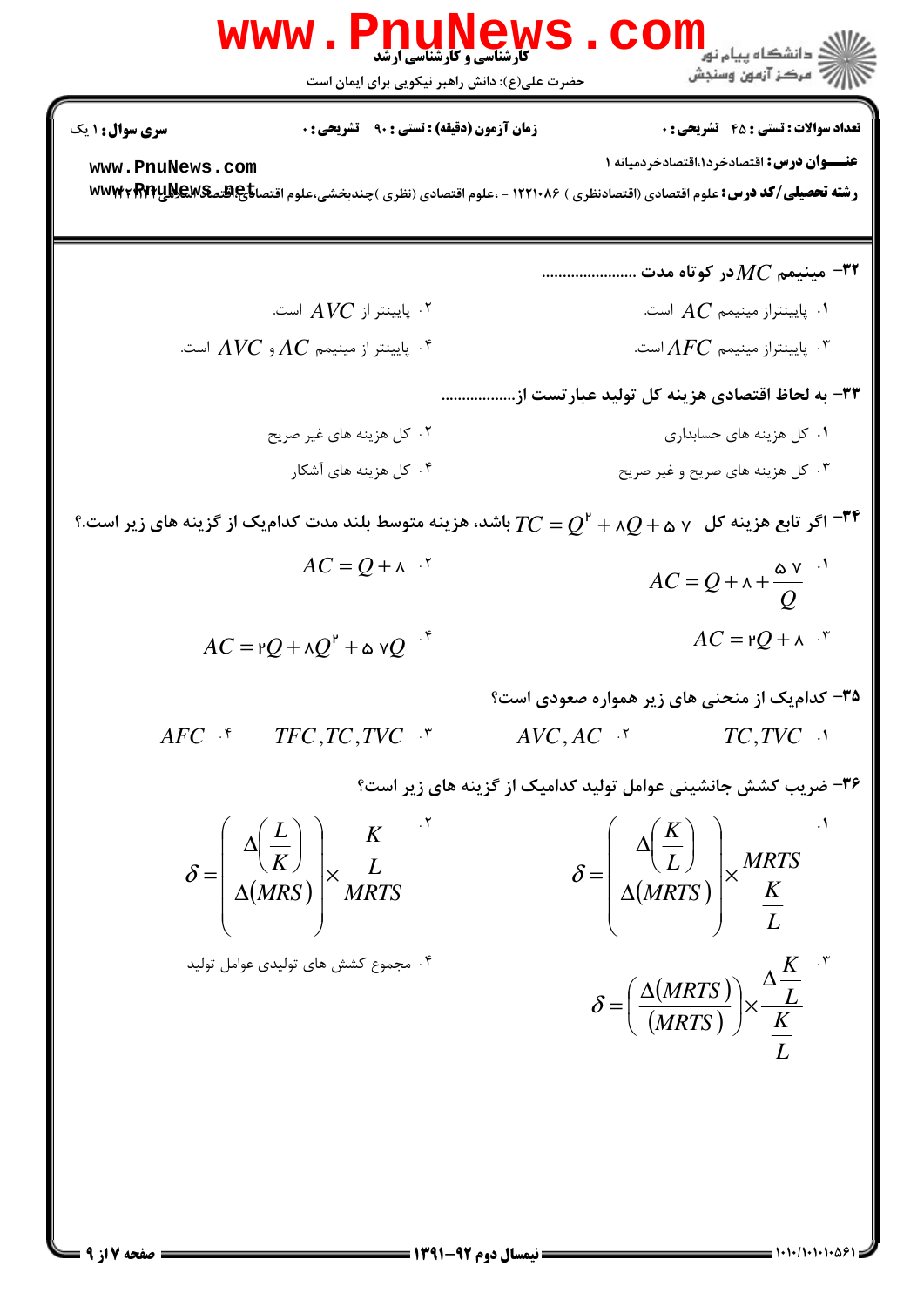